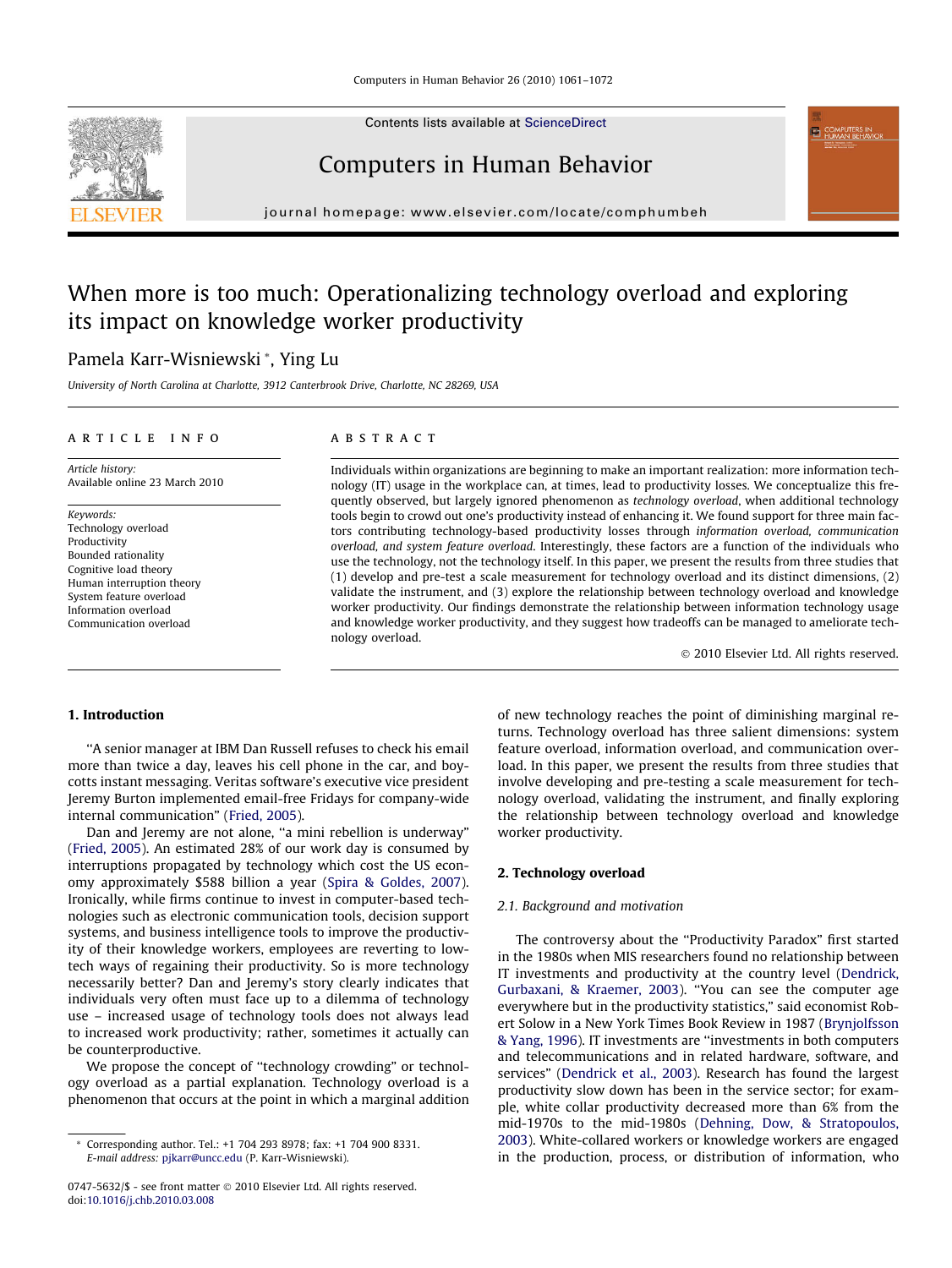represent the majority of the US workforce ([Aral, Brynjolfsson, &](#page-10-0) [Alstyne, 2006; Drury & Farhoomand, 1999\)](#page-10-0). The productivity paradox has given the MIS research community much opportunity to debate over the last two decades. They have cited inadequate sample size, incomplete data, confounding factors, lag effects, unsophisticated analysis, and difficulty in achieving measurement accuracy as reasons why the link between IT investments and productivity was not found ([Brynjolfsson & Yang, 1996; Dendrick et](#page-10-0) [al., 2003](#page-10-0)). However, the Productivity Paradox has received comparatively little analysis from the Human–Computer Interaction (HCI) or Organization Behavior communities. Our goal is to examine whether human factors could provide an alternate hypothesis to why more technology might not necessarily mean more productivity.

Often when researchers conclude no relationship between variables it is because they are searching for a linear relationship. However, the law of diminishing marginal returns states that increasing one variable factor while others remain constant, there is a point where the addition of one more unit of that variable will result in a diminishing rate of return and the marginal product will actually decrease [\(Parkin, 1998\)](#page-11-0). Based on this principle, one would expect that technology use, once exceeding the optimum level, can actually incur negative outcomes (a curvilinear relationship). In this paper, we call this phenomenon as technology overload. As illustrated in Fig. 1, information technology can be leveraged in a way to confer productivity gains (green).<sup>1</sup> However, productivity gains would level off even to the point of becoming counterproductive (red) while technology usage surpassing an optimal level of technology use.

What causes the above phenomenon of technology overload, or diminishing benefits of information technology use by knowledge workers when exceeding the optimum level? We first set out to answer this question inductively through building a theoretical model based from a review of the literature. Then we confirmed our theoretical model through a qualitative study that used grounded theory to determine the validity of the theoretical model.

## 2.2. Literature review

## 2.2.1. Technology dependence

We cannot deny that we depend on technology in the workplace more now than we ever have before. In a sense, technology itself has become an ''organizational actor," not just a resource, for whom knowledge workers rely to achieve goals, perform tasks, and ultimately transform work patterns. This ''Actor Dependency" on technology has a consequence: ''A dependency extends an actor's capabilities, but it also makes the actor vulnerable" [\(Yu &](#page-11-0) [Mylopoulos, 1993](#page-11-0)). Indeed, the recent backlash against technology is a reaction to this vulnerability. For instance in 2009, Pew Internet and American Life Project coined the term ''ambivalent networkers" to describe a growing population of Information and Communication Technology (ICT) users who feel over-connected. While 39% of Americans were adopters, 61% did not feel like ICT should play a bigger role in their daily lives [\(Vasquez, 2009](#page-11-0)). The vulnerability may not be within the technology itself. Certain human behaviors follow the law of diminishing marginal returns which implies that there is such a thing as too much of a good thing. Human limitations explained by cognitive load theory, bounded rationality, and human interruption theory can help us understand why productivity gains from technology usage cannot be infinite and, instead, have an optimum that once surpassed can lead to system feature overload, information overload, and com-



Fig. 1. Technology overload and the law of diminishing marginal returns.

munication overload, respectively. Although these phenomena have all been studied in previous IT research, the technology overload framework is unique because it uses theory to help cohesively group these phenomena in one stream of research.

#### 2.2.2. Cognitive load theory

Knowledge workers' productivity may be impeded by system feature overload when the given technology is too complex for a given task. This is explained by cognitive load theory which posits that optimal learning occurs when an individual's working memory is minimized so that long term memory can be facilitated ([Sweller, 1988\)](#page-11-0). Cognitive load theory has been applied widely in instructional design and more recently for human-centered software design ([Oviatt, 2006](#page-11-0)). The theory of task-technology fit supports cognitive load theory by observing that increased utilization of a system can actually result in poorer individual performance if the technology does not readily support the subset of tasks an individual needs to perform [\(Goodhue & Thompson,](#page-11-0) [1995\)](#page-11-0). The fundamental argument is that a particular technology must fit the task in order to confer benefits to the user. Up to a certain point, adding a new feature increases the marginal utility of a software package. However, after that point, the software package becomes too complex and an additional feature will work to crowd out existing usability of the software, even resulting in the reduction of end user productivity ([Hsi & Potts, 2000\)](#page-11-0). Therefore, system feature overload occurs when the addition of new features ''is outweighed by the impact on technical resources and the complexity of use." This can happen through ''feature creep" and can result in ''a reduction in the conceptual homogeneity or intellectual coherence of the product as experienced by the user" [\(Hsi & Potts,](#page-11-0) [2000; McGrenere & Moore, 2000](#page-11-0)). A series of studies have found that consumers tend to value capabilities over usability before a software package is used, but then find that these complex packages cause ''feature fatigue." Therefore, both software manufacturers and end users can benefit from packages that are more specialized with a limited number of features [\(Thompson, Hamil](#page-11-0)[ton, & Rust, 2005](#page-11-0)).

## 2.2.3. Bounded rationality

Information overload occurs when an individual is presented with more information than the individual has the time or cognitive ability to process or, in other words, when an individual's information processing capabilities are exceeded by the information processing requirements [\(Eppler & Mengis, 2004; Farhoomand](#page-11-0)

 $1$  For interpretation of the references to color in the text, the reader is referred to the web version of this paper.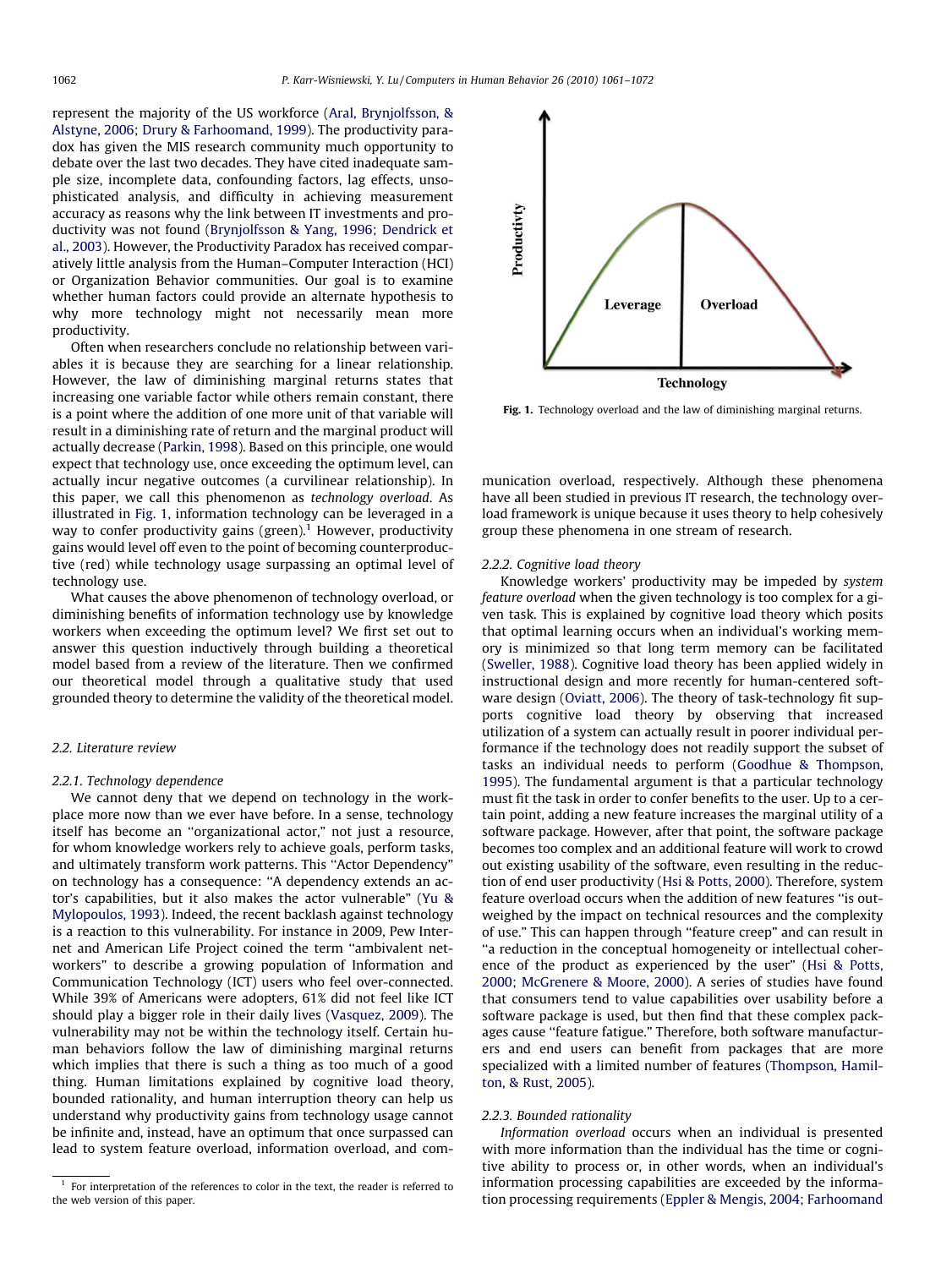[& Drury, 2002; Ho, 2001\)](#page-11-0). The basic assertion of bounded rationality is that human decision making is subject to the cognitive limitations that constrain all human beings; for example, our total range of categorizing one-dimensional alternatives is between 3 and 15 ([Agosto, 2002; Simon, 1955, 1979](#page-10-0)). Humans can increase this surprisingly small range by adding additional distinctive features to the alternatives, but then our overall judgment accuracy diminishes ([Miller, 1956\)](#page-11-0). As such, humans tend to make satisficing decisions versus optimal decisions due to their search and information processing capacity. [O'Reilly \(1980\)](#page-11-0) was one of the first researchers to examine the impact of information overload on organizational performance at the individual level of analysis. He found that decision makers tend to seek more information than necessary and that this information overload decreases decisionmaking performance. Paradoxically, it also increased decision-maker confidence and satisfaction in their decisions. Therefore, even though individuals had the belief that ''more information is better," this was not the case. Indeed, O'Reilly found that perceived information overload was associated with a decreased in overall performance [\(O'Reilly, 1980\)](#page-11-0).

A meta analysis of 97 peer reviewed information overload studies between 1970 and 2004 in the fields of accounting, organizational science, marketing, and MIS discussed the causes, symptoms, and countermeasures of information overload [\(Eppler](#page-11-0) [& Mengis, 2004\)](#page-11-0). The review found a consistent pattern across these studies from different disciplines, that is, individual performance is positively associated with the amount of information an individual receives up to a point of optimality. After this point, the individual's performance will decline with the addition of more information [\(Eppler & Mengis, 2004\)](#page-11-0). This inverted U-shaped curve follows the law of diminishing marginal returns and is consistent with our conceptualization of technology crowding. The review found that MIS research had surprisingly fewer articles dealing with information overload than the other disciplines even though technology-mediated information has exponentially increased the propensity for overload. In addition, MIS research often did not systematically define the construct and lacked a clear link between conceptual and empirical studies of information overload. Instead, MIS research most often focused on information overload as simply a problem that needed to be solved ([Eppler & Mengis,](#page-11-0) [2004](#page-11-0)). An example of MIS research that illustrates these observations is an article which focuses on reducing information overload when using computer-mediated communication systems ([Hiltz &](#page-11-0) [Turoff, 1985\)](#page-11-0). This article uses a study about crowded dormitories instead of solid theoretical foundations to propose structures and processes to minimize information overload for using conferencing systems. It also redefines information overload as ''the delivery of too many communications and to an increase in social density that gives individuals access to more communications than they can easily respond to" ([Hiltz & Turoff, 1985\)](#page-11-0). However, this conceptualization is not theoretically supported and may be confusing information overload with our third dimension of technology crowding – communication overload.

### 2.2.4. Human interruption theory

Communication overload occurs when a third party solicits the attention of the knowledge worker through such means as email, instant messaging, or mobile devices that causes excessive interruptions in his or her job to the point the knowledge worker becomes less productive. A distinction is drawn between information overload and communication overload because knowledge workers seek information while communication is initiated by a third party. Cognitive studies suggest that a certain level of interruption can actually improve performance by increasing an individual's focus on the primary task and allowing the individual to multitask. However, they have also shown that excessive

interruptions affect human behavior by negatively impacting recall, accuracy, efficiency, stress level, and ultimate performance ([Cohen, 1980; McFarlane & Latorella, 2002; Van-Bergen, 1968\)](#page-10-0). These studies are supported by the Yerkes–Dodson law which empirically demonstrated an inverted U-shaped relationship between arousal (stress, anxiety, etc.) and performance. This implies that there is an optimal level of arousal for a given task ([Yerkes & Dodson, 1908](#page-11-0)). Work interruption is defined as ''a synchronous interaction which is not initiated by the recipient, is unscheduled, and results in the recipient discontinuing their current activity" (Rennecker & [Godwin, 2005\)](#page-11-0). Studies have shown that knowledge workers are interrupted on average every three minutes since the proliferation of communication technologies such as email, instant messaging, and other distractions while it takes workers nearly eight uninterrupted minutes to regroup for productive thinking ([Fried, 2005\)](#page-11-0). Interestingly, a series of 80 clinical studies found that technology related interruptions such as email and text messaging reduced workers' IQ's by an average of 10 points while smoking marijuana leading only to a four point reduction in IQ ([Hewlitt-Packard, 2005\)](#page-11-0). MIS researchers have studied ''email overload" as a phenomenon within itself but did not relate it back to a broader theoretical foundation for why the overload may occur [\(Dabbish & Kraut, 2006](#page-10-0)). This is a gap our research is trying to fill.

## 2.3. Theoretical confirmation through qualitative analysis

The qualitative results presented here were our original work previously reported as conference proceedings. Therefore, we are not including them as part of the methodology and results section of this paper. However, it is important to show that the theoretical model developed above was confirmed through qualitative analysis and grounded theory before we proceeded to operationalize technology overload as a construct.

## 2.3.1. Data collection and sample profile

We conducted a web-based study of 61 knowledge workers to seek information about their perceptions of information technology use and productivity in the workplace in a major southeast city in the US in summer 2007 ([Karr-Wisniewski & Lu, 2007](#page-11-0)). A ''Snowball" sampling procedure was used ([Babbie, 2004](#page-10-0)) to ensure participants are from a wide range of backgrounds. After eliminating incomplete responses, a total of 50 surveys were included in subsequent qualitative data analysis. The respondents represent knowledge workers from a wide range of industry sectors such as banking/finance, computers, consulting, education, insurance, manufacturing, and health care. Participants' job titles included engineers, analysts, managers, accountants, software developers, professors, consultants, and others and their primary job responsibilities included sales, management, development, planning, educating, design, forecasting, and data processing. Eighty percent of the respondents were between 25 and 50 years old. Fifty-two percent of the respondents were male, and 48% of the respondents were female. On average, the respondents reported spending 6.44 h during an eight hour work day on a computer.

We used open-ended questions to collect information about knowledge workers' technology usage at work to derive new measurement items for technology overload. Specifically, we asked knowledge workers to report their use of information technology tools and the situations where they were distracted, interrupted, or overwhelmed by information technologies at their jobs. Examples of questions that were asked included: (1) ''What kinds of interruptions do you encounter at work? Describe at least 10 ways information technology has distracted you from your primary job activities." (2) ''What are some ways you would improve the software packages that you use at work so that you can be your most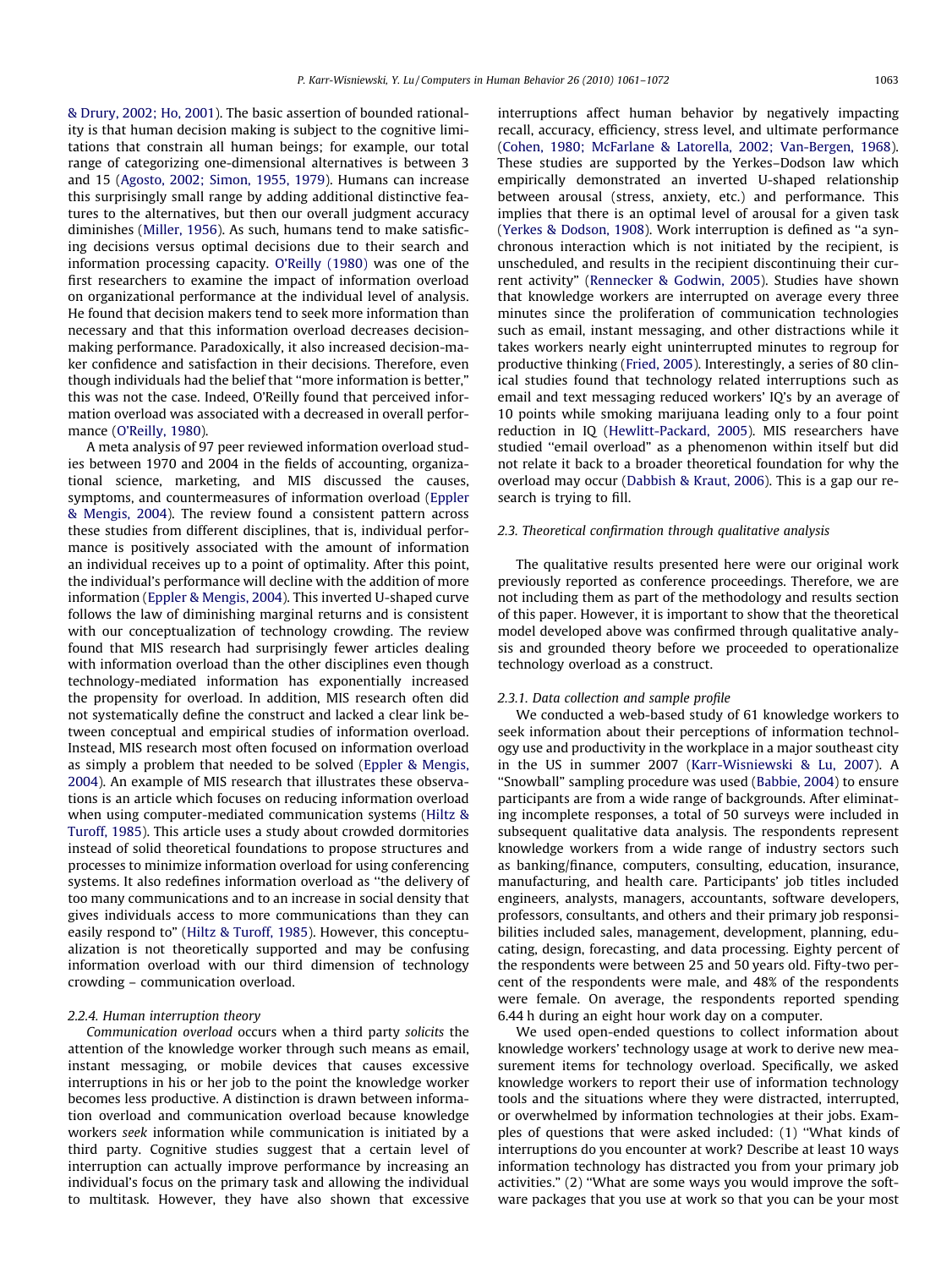productive?" and (3) ''Describe some ways you are overwhelmed with your job responsibilities and would perform better had you been given better tools to do your job" [\(Karr-Wisniewski & Lu,](#page-11-0) [2007\)](#page-11-0).

#### 2.3.2. Data analysis and results

We performed a qualitative data analysis using open/template coding based on the conceptual definitions deducted from theoretical frameworks and created new categories to code responses that did not fit into the predefined constructs. We focused on aspects that were human-related factors to technology. Therefore, we eliminated responses that were purely human-based (e.g., ''incompetent managers") or purely technology-based (e.g., ''slow server"). Overall, we found strong support for three human factor dimensions of technology overload (see Fig. 2) – 47% of the respondents reported system feature overload while 55% and 86% of respondents reported issues involving information and communication overload, respectively [\(Karr-Wisniewski & Lu, 2007\)](#page-11-0).

The qualitative data provided one emergent construct that we identified as technology dependence. Previously, in our literature review we acknowledged that technology dependence enhanced capabilities, but our qualitative data confirmed that it also created vulnerabilities. Technology dependence will be defined as overreliance on technology to the point that system failures create loss of productivity. Although this dimension tied in closely with the hardware and software performance issues that were reported, a clear distinction was that knowledge workers did not seem to have alternative means to complete their work. Therefore, leveraging the technology when it was available created productivity gains, but since the technology was unreliable, productivity tended to suffer. Anecdotal evidence of technology dependence can be illustrated by this excerpt from the survey: ''If excel would not freeze my computer, I would not be overwhelmed. When I have to lose 30 min–h of my day waiting on my system to catch up with me, it throws my entire day off" [\(Karr-Wisniewski & Lu, 2007\)](#page-11-0). Instead of immediately including technology dependence in our framework, we kept note of it for further development of our model.

The common thread among system feature, information, and communication overload are the human factors which create a ceiling to knowledge worker productivity when supplemented by technology. Anecdotal evidence from the surveys further illustrated the dimensions of technology overload. For example, respondents complained about system feature overload based on



comments about software design, compatibility issues, and ease of use along with the delays associated with constant software upgrades. Information overload was another problem faced by knowledge workers. For example, participants seemed to have a hard time efficiently browsing the web for information that was pertinent to their primary job responsibilities because they had to filter through irrelevant information or were distracted by links taking them away from websites that were relevant. A Director commented that, ''too much information leads to analysis paralysis" while a Financial Analyst observed that ''sometimes we just have everything coming at us at once and there is no real time for focus." Finally, knowledge workers expressed obvious frustration from being ''too connected" through technology tools. For instance, a Director of Strategic Planning commented that there are ''too many ways for people to interrupt: email, fax, phone, blackberry, etc. too much access overall." Participants also complained about emails received as constant, bogus, frivolous, over used, spam, unexpected, unnecessary, random, and illegitimate [\(Karr-](#page-11-0)[Wisniewski & Lu, 2007\)](#page-11-0). The value of this qualitative analysis was that we were able to confirm the three dimensions of technology overload (system feature, information, and communication) based on direct knowledge worker feedback in addition to the pure theoretical implications (cognitive load, bounded rationality, and human interruption theory). We also found evidence of some of the negative effects of technology dependence on knowledge worker productivity. Once we had confidence in the conceptualization of technology overload, we then moved forward to the task of operationalizing technology overload as a construct.

#### 3. Research methodology

In this paper, we apply various procedures and conduct numerous studies to empirically develop, test, and validate a measurement instrument for technology overload. In Study 1, we used our previous findings to develop new multi-item scales, and we pre-tested through a series of procedures including ranking and Q-sort. See Appendix A for the validated survey instrument. Using this instrument, in Study 2, we conducted a survey of 111 knowledge workers to validate the instrument. In Study 3, we explored the impact of technology overload on knowledge worker productivity.

## 3.1. Study 1 – Instrument development and pre-tests

Based on the previous research using the qualitative analysis of data from the exploratory survey and grounded through literature review, we compiled a list of initial item pools to measure each dimension of technology overload. Then we further analyzed the initial item list to simplify the descriptions, remove redundant words and phrases, and ensure the descriptions were generic and applicable to knowledge workers across organizations and occupations. The theoretically deducted and empirically derived measurement scales were then validated in a step-by-step process to establish initial construct validity and reliability [\(Straub, 1989\)](#page-11-0). Following procedures used in prior research ([Davis, 1989; Kruskal](#page-11-0) [& Wish, 1978; Moore & Benbasat, 1991](#page-11-0)), two pre-test procedures were conducted.

First, four judges (IT doctoral students) were presented with the definitions and examples of the three dimensions (but without the labels) and were then asked to perform two tasks: (1) rank all items based on their similarity to each dimension (1 best representation and 19 worst representation of dimension), and (2) assess the similarity of all items to the example of each dimension on a 1–9 scale (1 very dissimilar and 9 very similar). The 19 items were Fig. 2. Qualitative coding of the dimensions of technology overload. presented in randomized order. The results provide initial evidence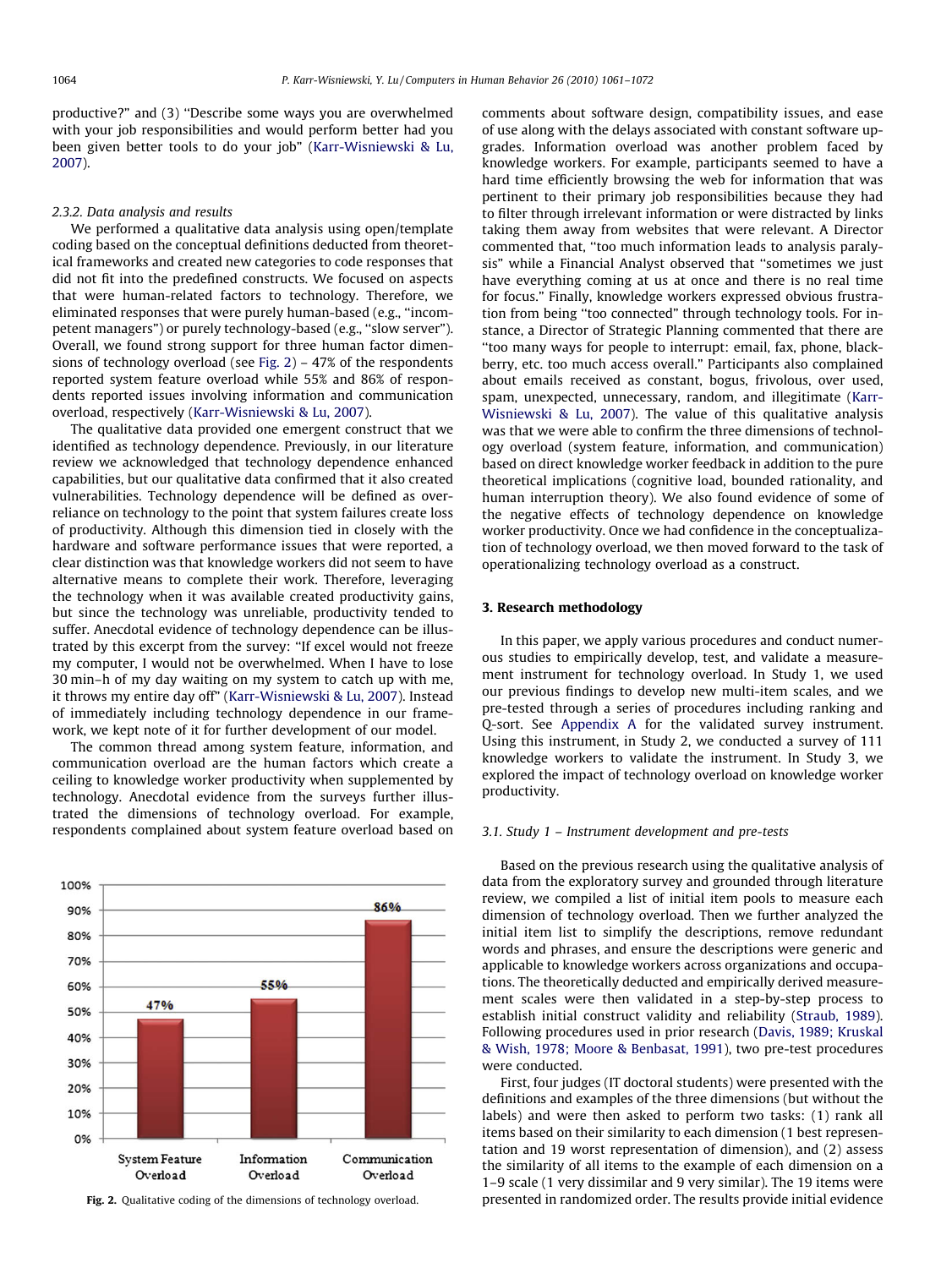for construct validity: (1) the fact that items of each dimension receive high ranking and assessment for their particular dimension indicates convergent validity, and (2) three distinct dimensions emerged from this procedure indicates discriminant validity. The items with poor loadings were examined, revised, and then used for the following analysis. The results from this analysis are presented in Table 1.

Next, the scales were further pre-tested for construct validity using card sorting (Q-sort) method ([Moore & Benbasat, 1991\)](#page-11-0). Each indicator item for each dimension was printed on one 4  $\times$  6-in. index card, and selected judges were asked to evaluate and sort the items into different construct categories. Specifically, two rounds of sorting were performed. In the first round, six judges were asked to group the items into categories without being informed of the underlying dimensions. Judges were asked to provide a label and definition for each category they came up with (see Table 2). Similar categories were grouped together and item counts for the target dimension were provided given the judge classifications. Three analogous categories defined by the judges emerged that were consistent with the three technology overload dimensions. [Table](#page-5-0) [3](#page-5-0) presents the results of the first sorting procedure which resulted in a 72% hit ratio.

In the 2nd round, six different judges were asked to sort the items based on given predefined category labels (see [Table 4\)](#page-5-0). Our hit ratio for round two was 86% which further indicated adequate initial construct validity. Based on these pre-tests procedures, we were able to identify problematic items for revision.

## 3.2. Study 2 – Instrument validation

3.2.1. Data collection and sample profile

Two months after completing Study 1, we conducted another web-based survey of 111 knowledge workers to further validate the survey instrument for technology overload. All 19 items that were developed in Study 1 were presented to the survey participants using a 9-point Likert scale (1, Strongly Disagree; 9, Strongly Agree). While Likert scales have been accepted as a customary tool in psychometric analysis, the number of points included in the scale is often debated. We used a 9-point Likert scale because researchers have found it to be easily understood and to display interval properties when anchored with descriptive adjectives ([von der Gracht, 2008](#page-11-0)). We also collected contextual information about the participants which included gender, age, number of employees, level of education, industry, years with company, and years in industry. Females comprised 50% of the sample. Participants between the ages of 25 and 50 represented 74% of the sample while approximately 11% were under 25% and 13% were over 50 years old. A few participants did not report their age. Most of the participants (84%) managed between zero to five employees. The sample was well educated with approximately 77% of the sample having at least a four year degree.

## Table 1

Summary results of judge ranking and assessment of scale items,  $N = 4$ .

| Item           | Rank           |             |                | Assessment     |                |                |
|----------------|----------------|-------------|----------------|----------------|----------------|----------------|
|                | System feature | Information | Communication  | System feature | Information    | Communication  |
| S <sub>1</sub> | 1.75           | 10.5        | 11.5           | 8.75           | 1.75           | 3.25           |
| S <sub>2</sub> | 6.5            | 12.5        | 13.25          | 6              | 2              | 2.75           |
| S <sub>3</sub> | 2.75           | 14          | 20.75          | 8.75           | 3.5            |                |
| S <sub>4</sub> | 9              | 16          | 9.5            | 5.75           | $\overline{2}$ | 5              |
| S <sub>5</sub> | 4.25           | 16          | 13.75          | 7              | 2.75           | $\overline{2}$ |
| S <sub>6</sub> | 4.5            | 13.75       | 13.25          | 8              | 2.75           | 4.25           |
| S7             | 3.75           | 13.5        | 10.25          | 8.5            | 2.25           | 2.75           |
| $_{11}$        | 14             | 3.5         | 17.25          | 2.25           | 8.75           | 1.25           |
| 12             | 13.75          | 2.75        | 13.5           | $\overline{2}$ | 8.75           | $\overline{2}$ |
| 13             | 14             | 3           | 13             | 2.5            | 8.75           | 2.25           |
| I <sub>4</sub> | 14.75          | 2.25        | 13.5           | 1.5            | 8.75           | 3              |
| 15             | 11.25          | 5           | 11             | 3.25           | 8.5            | 2.5            |
| <b>I6</b>      | 15.5           | 6           | 14             | 1.25           | 8.5            | 2.25           |
| C <sub>1</sub> | 9.75           | 7.75        | 4.75           | 3              | $\overline{4}$ | 8              |
| C <sub>2</sub> | 11.75          | 11          | 2.75           | 3              | 3.75           | 8.25           |
| C <sub>3</sub> | 12.5           | 15          | $\overline{7}$ | 2.5            | 2.75           | 8.5            |
| C <sub>4</sub> | 17             | 11.25       | 4.25           | 1.25           | 3.25           | 8.25           |
| C <sub>5</sub> | 16             | 13.5        | 2.25           | 2.5            | 2.75           | 9              |
| C <sub>6</sub> | 14             | 13.75       | 3.5            | 2.5            | 2.5            | 8              |

#### Table 2

First sorting round: individual judge's construct labels,  $N = 6$ .

| Constructs                 | Judge A                                                            | B                                                                                              |                                                         | D                                                                        | E                                                                            | F                                                                                                                  |
|----------------------------|--------------------------------------------------------------------|------------------------------------------------------------------------------------------------|---------------------------------------------------------|--------------------------------------------------------------------------|------------------------------------------------------------------------------|--------------------------------------------------------------------------------------------------------------------|
| System feature<br>overload | Technology is too<br>complex/software<br>is not always<br>relevant | People who think they do<br>not need technology/people<br>who have problems with<br>technology | Non-working/<br>too much<br>information                 | Software design<br>failure                                               | Overdeveloped IT<br>only makes your job<br>harder                            | Unnecessary features/lack<br>focus/specificity/ excessive<br>features create distractions/<br>hinders productivity |
| Information<br>overload    | Too much<br>information                                            |                                                                                                |                                                         | Too much<br>technology can have<br>negative influence<br>on productivity | Overflow of<br>information and<br>technology/<br>overwhelming<br>information | Information overload/too<br>much to process & often<br>irrelevant                                                  |
| Communication<br>overload  | Technology is<br>overused                                          | People who are bothered by<br>technology and think it<br>wastes time                           | Too many<br>different<br>technologies to<br>communicate | External factors that<br>affect technology                               | Interruption at work<br>because of IT                                        | Time management issues<br>reduce productivity                                                                      |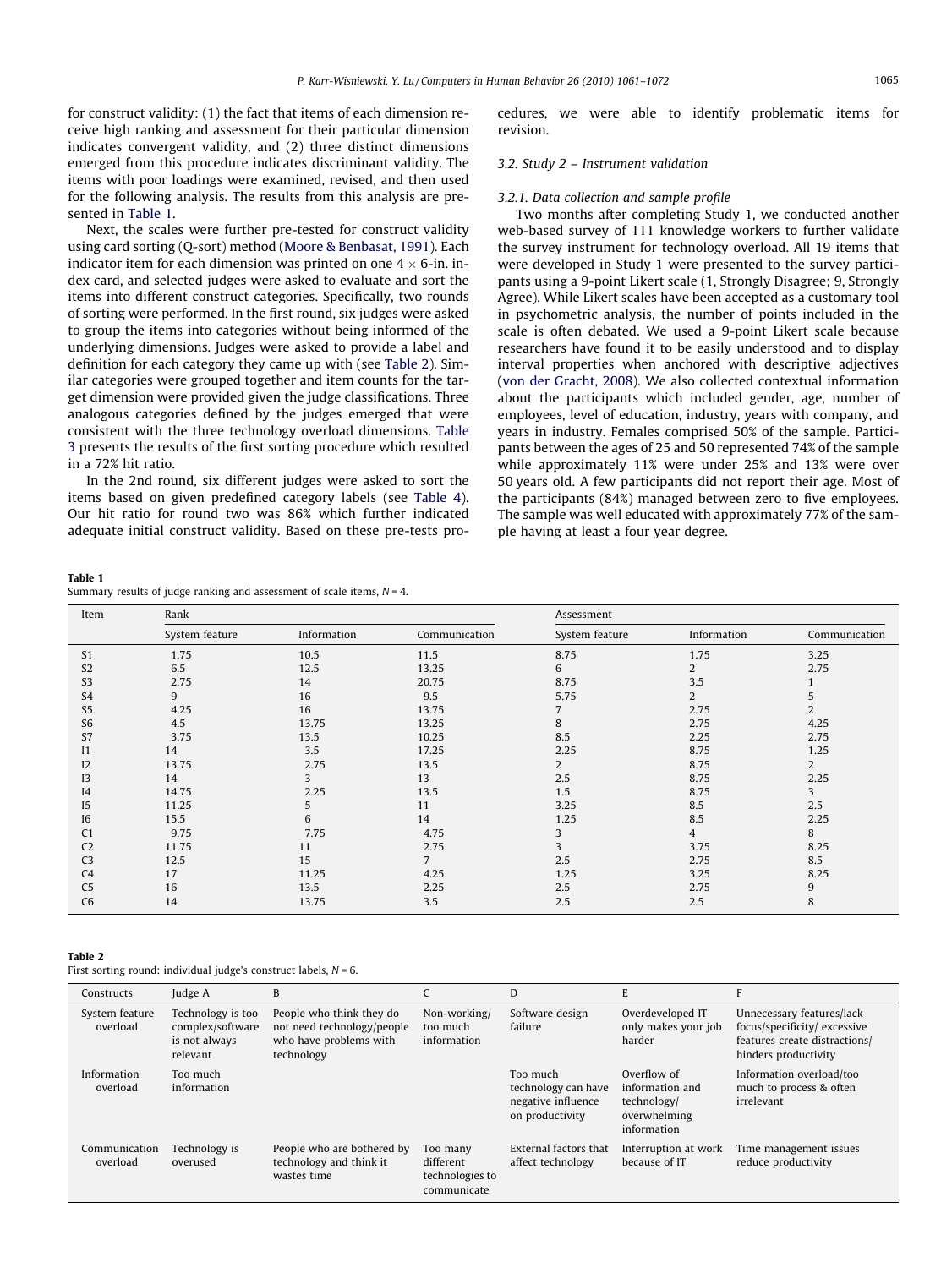#### <span id="page-5-0"></span>Table 3

First sorting round: item placement ratios.

| Judges = $6$                                      | Actual category |                        |               |          |          |
|---------------------------------------------------|-----------------|------------------------|---------------|----------|----------|
| Target category                                   | <b>INFO</b>     | <b>COMM</b>            | <b>SYSTEM</b> | Total    | Total %  |
| Information overload                              | 23              |                        |               | 26       | 88       |
| Communication overload<br>System feature overload | 10              | 23                     | 29            | 36<br>42 | 64<br>69 |
| Total item placements: 104                        | <b>Hits: 75</b> | Overall hit ratio: 72% |               |          |          |

#### Table 4

Second sorting round: item placement ratios.

| Judges = $6$               |             | Actual category |               |                        |       |         |  |
|----------------------------|-------------|-----------------|---------------|------------------------|-------|---------|--|
| Target category            | <b>INFO</b> | COMM            | <b>SYSTEM</b> | N/A                    | Total | Total % |  |
| Information overload       | 35          |                 |               |                        | 36    | 97      |  |
| Communication overload     |             | 30              |               |                        | 36    | 83      |  |
| System feature overload    |             |                 | 33            |                        | 42    | 79      |  |
| Total item placements: 114 |             | <b>Hits: 98</b> |               | Overall hit ratio: 86% |       |         |  |

#### 3.2.2. Data analysis and results

We first pre-screened the items for statistical anomalies. Regression analysis was used to calculate Mahalanobis distance to identify multivariate outliers. We calculated the  $\chi^2$  cutoff with 24 df and  $\alpha$  = 0.01 as 42.98. Three outliers were removed based on this threshold. We also removed any participants from the sample who did not identify themselves as knowledge workers. Therefore, our final sample size was 104 knowledge workers. All remaining items were sufficiently normally distributed, and there were no missing values in the final data set. Next, we checked the unidimensionality of the three dimensions of technology overload. A principal component extraction, factor analysis was performed on each of the items for each dimension individually to confirm that all items loaded on only one factor. We ran a correlation analysis for each item against an overall item designed to measure each dimension to see if there were additional problematic items. Next, we assessed the reliability of the survey items by calculating Cronbach's  $\alpha$  for each dimension. Initially, we left all items in the analysis and assessed the change in Cronbach's  $\alpha$ if an item were removed. Based on this initial statistical screening of the data, we identified that items I1, I3, C2, S3, and S4 could be problematic items in the survey instrument and appropriate for removal. This analysis was consistent with some of the information we gathered in the Study 2 pre-tests of the survey instrument.

Since confirmatory factor analysis (CFA) is a sophisticated and appropriate technique for testing an existing theory, we used this approach to validate our construct of technology overload ([Tabach](#page-11-0)[nick & Fidell, 2007](#page-11-0)). However, we did run an exploratory factor analysis (EFA) which loaded on two factors and suggested interdependencies between the three dimensions (see Table 5). While this information is important to note, we continued down our original path because our framework was birthed from theoretical underpinnings and confirmed through grounded theory.

For the CFA, we used LISREL structural equation modeling techniques with covariance matrices to test our models. We began with the full model including all 19 survey items representing three dimensions: system feature, information, and communication overload which were grounded in theory and validated through qualitative analysis. Items that were identified as problematic during the statistical analysis were removed from the final model along with C5 and I5 based on low factor loadings. Some items were allowed to correlate, and the final CFA model shown in [Fig. 3](#page-6-0) suggested a robust fit (NFI =  $0.95$ , CFI =  $0.98$ , AGFI =  $0.84$ , GFI = 0.90, RMSEA = 0.061) for technology overload which provides quantitative support for the three salient dimensions. All item

| Table 5                      |  |  |
|------------------------------|--|--|
| Exploratory factor analysis. |  |  |

|                | Component |                |
|----------------|-----------|----------------|
|                | 1         | $\overline{2}$ |
| C <sub>1</sub> | 0.804     |                |
| C <sub>5</sub> | 0.736     |                |
| I4             | 0.716     |                |
| C <sub>3</sub> | 0.686     |                |
| 12             | 0.642     | 0.422          |
| C <sub>4</sub> | 0.556     | 0.481          |
| C <sub>6</sub> | 0.511     | 0.415          |
| <b>I6</b>      | 0.496     | 0.450          |
| <b>I5</b>      | 0.446     | 0.439          |
| S <sub>2</sub> |           | 0.854          |
| S <sub>5</sub> |           | 0.823          |
| S7             |           | 0.666          |
| S <sub>6</sub> |           | 0.611          |
| S <sub>1</sub> |           | 0.553          |

coefficients were above 0.5; the internal consistency of each dimension was assessed by calculating the Cronbach's  $\alpha$  using the items that were included in the model. System feature, information, and communication overload Cronbach's as were 0.78, 0.73, and 0.72, respectively, which are considered above the accepted 0.70 cutoff for social sciences [\(Miller, 1995](#page-11-0)). Therefore, the survey instrument to measure the three dimensions of the new construct Technology Overload showed sufficient reliability and validity for further use.

As a sidebar, technology dependence scale items were included in the analysis for Studies 1 and 2; however, the results were not reported above. We verified that technology dependence was not a cohesive part of the technology overload construct when performing the CFA. Therefore, in Study 3 we chose to treat technology dependence as a separate construct of interest. The scale items developed for technology dependence are also included in Appendix A.

## 3.3. Study 3 – Technology overload and knowledge worker productivity

Now that we confirmed the theoretical model of technology overload and created an instrument to measure its three dimensions, we wanted to explore how technology overload impacts knowledge worker productivity. Using the same data set collected during Study 2, we computed additive indices for each of the three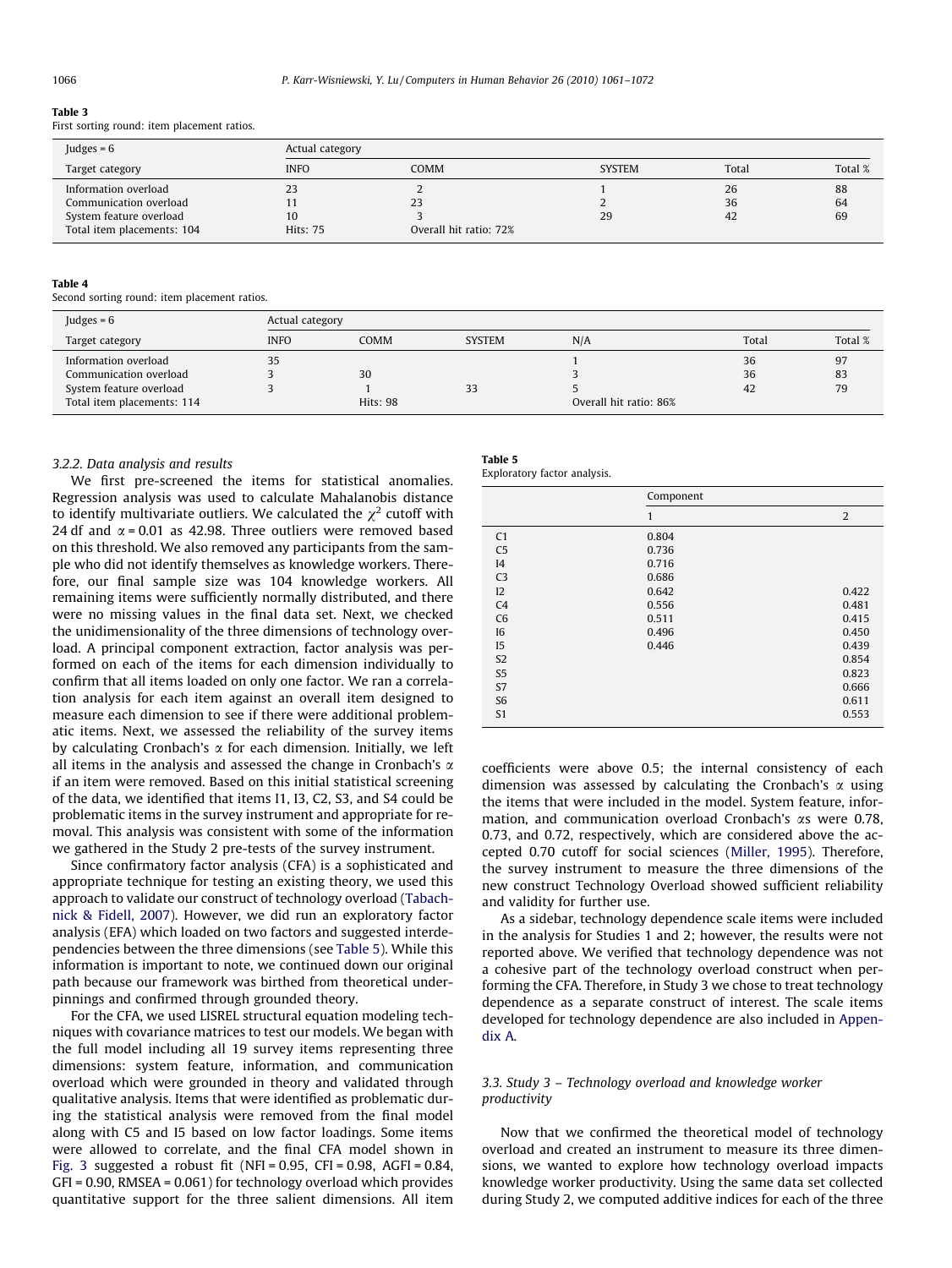<span id="page-6-0"></span>

Fig. 3. Confirmatory factor analysis of technology overload.

dimensions of technology overload based on the confirmatory factor analysis in Study 2. Next, we tried to capture the dependent variable of interest – knowledge worker productivity. The measure consisted of four items rated on the same 9-point Likert scale (1 = Strongly Disagree, 9 = Strongly Agree) that inquired about technology aided effectiveness and efficiency as well as the knowledge worker's self-reported personal effectiveness and efficiency in regard to his or her job productivity (see Appendix A). The reliability of this measure was high (Cronbach's  $\alpha$  = 0.870).

We screened the data for normality of distribution and found that it did not violate the assumption of normality (for the most part) based on skewness and kurtosis with absolute values less than one. However, as we anticipated due to social desirability responding from self-reported performance, overall productivity did violate this assumption due to its leptokurtic (kurtosis = 1.026) and negatively skewed (skewness  $= -0.866$ ) distribution  $-$  participants were more positive in their self-evaluation of productivity. Table 6 shows the descriptive statistics for each of the dimensions of technology overload and overall productivity.

Next, we performed a simple bivariate correlation analysis to see the basic relationship between the dimensions of technology overload and knowledge worker productivity. As summarized in Table 7, we found that technology overload was significantly, negatively correlated with knowledge worker productivity  $(r = -0.205)$ .

More specifically, communication overload was significantly, negatively correlated with knowledge worker productivity while

| Table | п |  |
|-------|---|--|
|       |   |  |

Descriptive statistics.

|                         | Mean   | SD    |
|-------------------------|--------|-------|
| Information overload    | 15.625 | 4.71  |
| Communication overload  | 19.76  | 6.58  |
| System Feature overload | 23.865 | 7.83  |
| Technology overload     | 59.25  | 16.45 |
| Productivity            | 28.769 | 5.1   |
|                         |        |       |

#### Table 7 Pearson's correlation analysis.

| Productivity |
|--------------|
| $-0.155$     |
| $-0.220$     |
| $-0.153$     |
| $-0.205$     |
|              |

\* Correlation is significant at the 0.05 level (2-tailed).

information and system feature overload were not significantly correlated. In other words, as perceived communication overload increased, there was a reported significant decrease in perceived productivity. This was consistent with the evidence we had found in previous studies where knowledge workers reported a higher productivity loss through communication overload than gain while they reported a higher productivity gain than loss for information and system feature overload.

However, these results were still disappointing as we expected to see a negative impact on knowledge worker productivity based on all three dimensions of technology overload. Therefore, we reexamined the data for other interesting relationships. We captured technology dependence using four items and used the same statistical rigor to validate the construct as we did with technology overload in Study 2. For parsimony we will summarize by saying that the statistical results supported the integrity of the construct  $(\chi^2 = 4.12, DF = 2, RMSEA = 0.102, NF = 0.96, CF = 0.98, AGF = 0.9,$ GFI = 0.98, Cronbach's  $\alpha$  = 0.751).

We explored the bivariate correlations between technology overload, technology dependence, and knowledge worker productivity. We found a significant positive relationship between technology overload and technology dependence and a significant negative relationship between technology overload and overall productivity. However, [Table 8](#page-7-0) shows that the correlation coefficients were fairly low.

The data suggested that a higher level of technology overload is related to higher levels of technology dependence and lower levels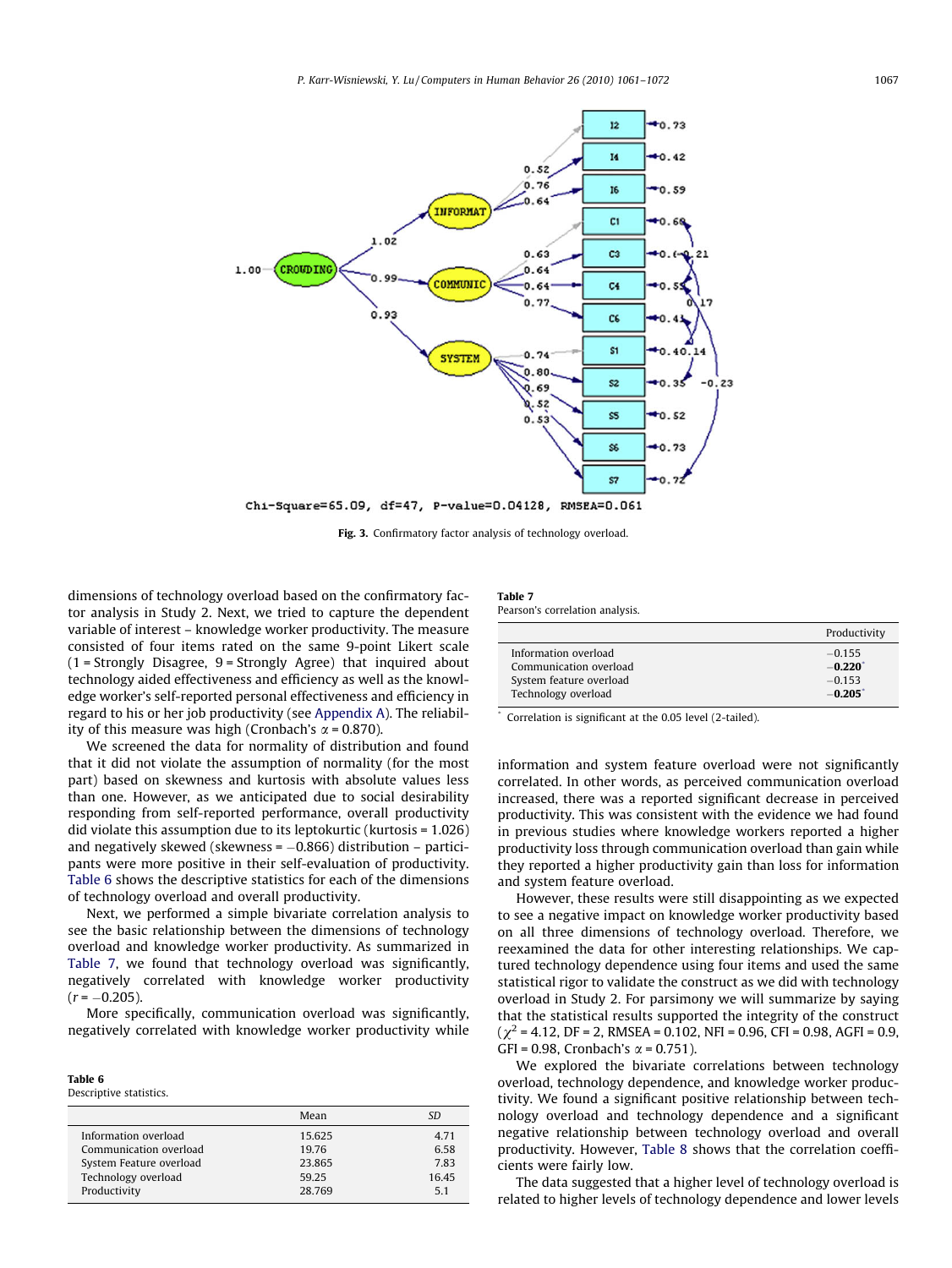#### <span id="page-7-0"></span>Table 8

Pearson's correlation analysis.

|                                                | Technology<br>overload | Technology<br>dependence | Productivity                        |
|------------------------------------------------|------------------------|--------------------------|-------------------------------------|
| Technology overload<br>Technology              | $0.242$ <sup>*</sup>   | $0.242$ <sup>*</sup>     | $-0.205$ <sup>*</sup><br>$0.469$ ** |
| dependence<br>Knowledge worker<br>productivity | $-0.205$               | $0.469$ <sup>**</sup>    |                                     |

Correlation is significant at the 0.05 level (2-tailed).

Correlation is significant at the 0.01 level (2-tailed).

of productivity. In addition, higher levels of technology dependence are associated with higher levels of productivity. It was interesting how technology dependence interplayed with technology overload and productivity; therefore, we explored the relationship further. We stratified the sample by high and low levels of technology dependence by splitting the data by the mean  $(M = 27.74)$ . We found that for low levels of technology dependence, there was not a significant relationship between technology overload and productivity. However, in Table 9, for high levels of technology dependence, there was a strong and significant inverse relationship between technology overload and productivity. Therefore, this suggests that dependence on technology fully moderates the relationship between technology overload and knowledge worker productivity.

We performed one final correlation analysis to see if there were different relationships between technology overload and personal productivity versus technology aided productivity. As would be expected, technology aided productivity was more strongly, negatively, and significantly correlated with all dimensions of technology overload more so than personal productivity. However, it is important to note that personal productivity was also significantly and negatively associated with technology overload when a knowledge worker had high levels of technology dependence. In both cases, technology dependence had a significant moderating affect between technology overload and productivity (Table 10).

We also ran a multiple regression model with the stratified sample to explore causality and explanatory power. The dimensions of technology overload yielded no predictive power for knowledge worker productivity with low technology dependence. However, for high technology dependence, 27% of the variance in knowledge worker productivity was explained by the three dimensions of technology overload. When we increased the threshold for high technology dependence  $(M > 30)$ , the variance explained increased to 39%. The regression results are summarized in Table 11. Unlike the bivariate correlation analysis, only communication overload had a significant, negative standard beta coefficient  $(\beta = -0.56)$ . This may be due to small sample size and will be examined further in future research. In summary, the data suggests that knowledge workers who are highly dependent on technology are impacted more significantly by information, system feature, and communication overload than those who do not heavily rely on technology to be productive at their jobs.

#### Table 9

Pearson's correlation analysis incorporating technology dependence.

|                         | Productivity (low | Productivity (high<br>technology dependence) technology dependence) |
|-------------------------|-------------------|---------------------------------------------------------------------|
| Information overload    | $-0.128$          | $-0.419$                                                            |
| Communication overload  | 0.015             | $0.551$ **                                                          |
| System feature overload | $-0.090$          | $-0.314$ <sup>*</sup>                                               |
| Technology overload     | $-0.074$          | $-0.488$                                                            |

Correlation is significant at the 0.05 level (2-tailed).

Correlation is significant at the 0.01 level (2-tailed).

#### Table 10

Pearson's correlation analysis incorporating technology dependence and stratifying by productivity type.

|                                                    | Personal<br>productivity | Technology aided<br>productivity |
|----------------------------------------------------|--------------------------|----------------------------------|
| Overall                                            |                          |                                  |
| Information overload                               | $-0.112$                 | $-0.164$                         |
| Communication overload                             | $-0.130$                 | $-0.260$                         |
| System feature overload                            | $-0.080$                 | $-0.242$ <sup>*</sup>            |
| Technology overload                                | $-0.123$                 | $-0.242$ <sup>*</sup>            |
| Low technology dependence                          |                          |                                  |
| Information overload                               | $-0.135$                 | $-0.084$                         |
| Communication overload                             | $-0.079$                 | $-0.137$                         |
| System feature overload                            | $-0.040$                 | $-0.194$                         |
| Technology overload                                | $-0.089$                 | $-0.176$                         |
| High technology dependence<br>Information overload | $-0.236$                 | $-0.401$                         |
| Communication overload                             | $-0.305$                 | $-0.531$                         |
| System feature overload                            | $-0.279$ <sup>*</sup>    | $-0.287$                         |
| Technology overload                                | $-0.279$ <sup>*</sup>    | $-0.462$                         |

Correlation is significant at the 0.05 level (2-tailed).

Correlation is significant at the 0.01 level (2-tailed).

#### Table 11 Technology overload multiple regression analysis.

| ---                    |                |                |                |          |
|------------------------|----------------|----------------|----------------|----------|
| Technology dependence  | F              | P-value        | Adj- $R^2$     | N        |
| Low<br>$(-27)$<br>High | 0.269          | 0.848          | $-0.0052$      | 45       |
| ( >27)<br>( > 30)      | 8.201<br>9.992 | 0.000<br>0.000 | 0.271<br>0.391 | 59<br>43 |

Dependent variable: knowledge worker productivity.

Finally, [Figs. 4 and 5](#page-8-0) visually summarize our findings: information technology can be leveraged in a way to confer productivity gains. However, productivity gains level off even to the point of becoming counterproductive while technology usage surpassing an optimal level of technology use. We call this technology ''crowding" or technology overload, and it is a function of how individuals manage communication, information, and system feature overload. For low levels of technology dependence (over-reliance on technology to the point that system failures create loss of productivity), there was not a significant relationship between technology overload and productivity.

However, for high levels of technology dependence, there was a strong and significant inverse relationship between technology overload and productivity. Therefore, this suggests that dependence on technology moderates the relationship between technology overload and knowledge worker productivity. Knowledge workers who do not heavily rely on technology are less likely to be negatively impacted by technology overload than knowledge workers with a high level of technology dependence.

## 4. Discussion

## 4.1. Contributions

Obviously, system feature, information, and communication overload are not new concepts; indeed, the concept of technology overload is far from novel. However, the combination of these three dimensions into a cohesive and measurable framework for technology overload is a strong contribution. Instead of assuming the obvious, we instead decided to prove it. We used rigor to explore factors that could contribute to productivity losses for knowledge workers even as organizations keep increasing IT tools that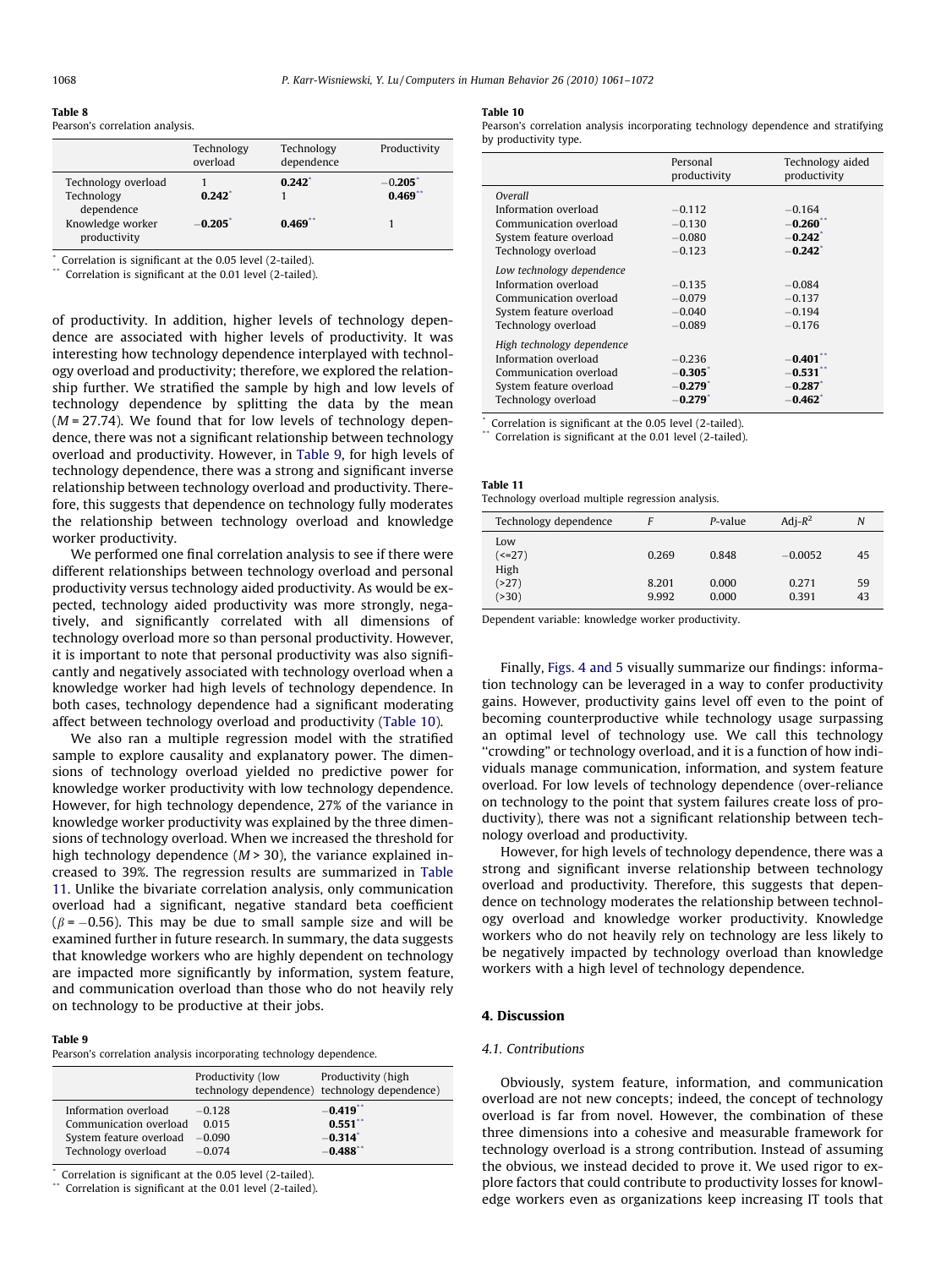<span id="page-8-0"></span>

Fig. 4. Impact of technology overload on knowledge worker productivity for low levels of technology dependence.

are supposed to help them become more productive. We created measures and conducted pre-test procedures to test and validate the new scale items for the three dimensions of technology overload (Appendix A). Based on the two rounds of scale validation, we found that our refined survey instrument robustly reflects the three dimensions of technology overload. Second, a CFA confirmed our original theory of technology overload and validated the three salient dimensions of system feature, information, and communication overload. And third, we found support that technology overload when mediated by high technology dependence is linked to productivity losses.

Other researchers have taken similar yet varied approaches to capture the effects of technology usage on knowledge worker productivity. For instance, studies have suggested ''technostress," stress experienced by individuals due to the use of and dependency on technology, is a cause of productivity loss [\(Ragu-Nathan, Taraf](#page-11-0)[dar, & Ragu-Nathan, 2008](#page-11-0)). Some of the main differences between technology overload and technostress are that technology overload is grounded in the theory of the law of diminishing return; therefore, it reminds us that optimal levels of technology can be leveraged to help maximize productivity in the workplace. While technostress is based on the organizational behavior transactionbased model of stress ([Ragu-Nathan et al., 2008\)](#page-11-0), human factors causing technology overload can be explained through specific cognitive theories such as cognitive overload, bounded rationality, and human interruption theory. Overall, technology overload and technostress can both be measured within organizations to find ways to best leverage technology for optimal knowledge worker productivity.

Therefore, the largest contribution from this work is that organizations who have knowledge workers heavily reliant on information technology can use this instrument as a tool to tailor technology strategies for individuals to help mitigate the effect of technology overload and get a larger return on their technology investments. For instance, if an employee rates high for communication overload, then this may be a basis for letting the employee refuse to carry a Blackberry for work purposes. In contrast, if another employee (possibly a manager) rates high for information overload, it may be beneficial to have direct reports provide executive summaries instead of full electronic reports to optimize the manager's productivity levels. An important point made here is that the dimensions of technology overload are based on individualized perceived measures. Therefore, two knowledge workers exposed to the same work environment may vary as to their perceived levels of information, communication, and system feature overload based on individual differences.

## 4.2. Limitations

Statistically speaking, information and communication overload loaded on the same factor (see [Table 5\)](#page-5-0) which suggests that they could be treated as a combined dimension. However, since our model was formulated on theoretical foundations we chose to let those trump the findings of the exploratory factor analysis. The reason we chose to differentiate information as ''seeking" and communication as ''solicited" is because the nature of the interaction is significantly different. When researchers develop models in the future to address issues of information and communication overload, we strongly believe that the solutions derived will differ greatly along these two dimensions. Our model was reaffirmed with a robust confirmatory factor analysis that supported our decision. However, an existing limitation is that statistically there are strong interdependencies between information and communication overload.

Furthermore, additional dimensions of technology overload may exist but may not have been identified by this research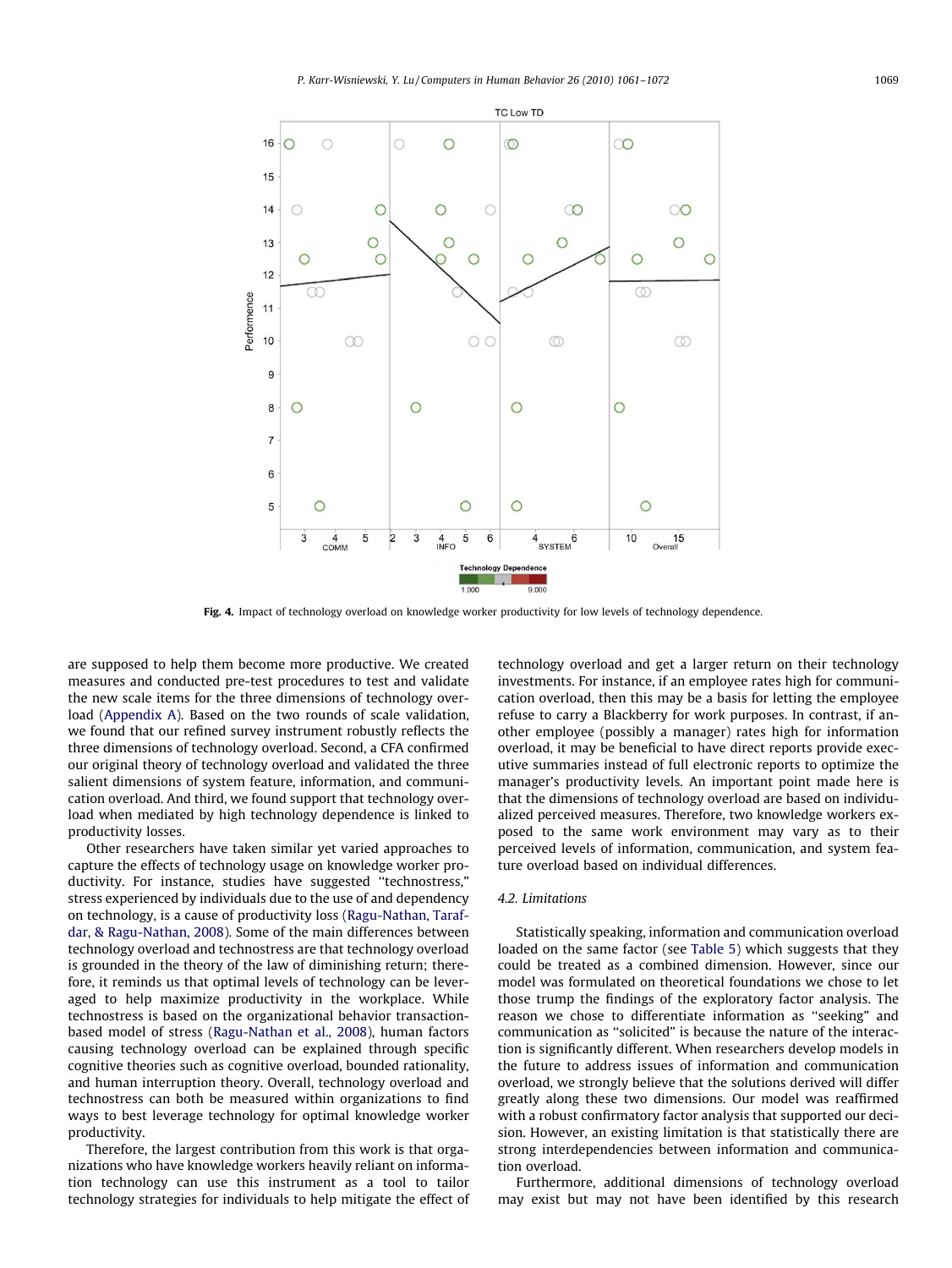

Fig. 5. Impact of technology overload on knowledge worker productivity for high levels of technology dependence.

stream. For instance, technology dependence emerged as a recurring theme in the qualitative coding but did not ultimately fit well into the final CFA model for technology overload. Other dimensions that did not emerge may exist and subsequently improve the model. Researchers are encouraged to test our model with additional dimensions to see if it can be improved. Another limitation of our study is that the dimensions of technology overload are being measured through knowledge worker perceptions instead of objective measures. However, past researchers have argued that perceived measures of information overload may be better predictors of pertinent outcomes than objective measures because determinants are affected by situational and individual differences ([Eppler & Mengis, 2004; O'Reilly, 1980](#page-11-0)). We also believe this is the case with system feature and communications overload. Finally, the statistical analysis done in Study 3 was exploratory, not confirmatory in nature, because we used the same data set that was used to validate the survey instrument in Study 2. Ultimately, another round of data collection should to be performed, hypotheses formulated and tested, and conclusions drawn based upon the new sample data set.

## 4.3. Implications

Now that we have a robust measurement instrument of technology overload, researchers can explore relevant antecedents and consequences of technology overload. The concept of technology overload can be used to further explore underlying mechanisms (e.g., organizational commitment or satisfaction) through which technology usage might be counterproductive. Technology overload gives researchers a new problem that we can address instead of just continuing to debate whether or not the Productivity Paradox actually exists. Such understanding can

provide useful insights for managers to improve their practices to boost knowledge workers' productivity.

For practitioners, the findings offer useful insights for managers to effectively deploy technology tools in the workplace as well as to prudently make decisions about technology choices. For instance, managers may invest in lighter versions of software packages instead of complex, bloated enterprise versions with features that will never be used, reducing knowledge worker productivity. On the other hand, they may choose to conduct better training with full versions of software packages to more favorably boost the productivity of their knowledge workers. Similarly, managers may implement knowledge management systems to streamline information retrieval within organizations to reduce information overload. Likewise, it may be beneficial for organizations to shape social norms that discourage PDA use in meetings or outside of normal work hours to reduce unnecessary interruptions or distractions caused by overuse of communication tools. In addition, they may create corporate email and instant messaging policies to help knowledge workers manage communication overload.

This paper also can be extended in future research. Since little prior research has been conducted to understand the unintended negative outcomes of technology overuse at work, we proposed a new concept of technology overload to synthesize concepts such as system feature overload, information overload, and communication overload into a cohesive framework. In addition, technology overload may not only affect us at the workplace; technology overload may lead also to other consequences outside of the workplace such as public safety issues (texting and driving), new social norms (making fewer personal social connections), misinformed decision making (presidential election 2008), and more. Although this paper focuses on knowledge workers in an organizational context, the reach of technology overload could be limitless. Technology over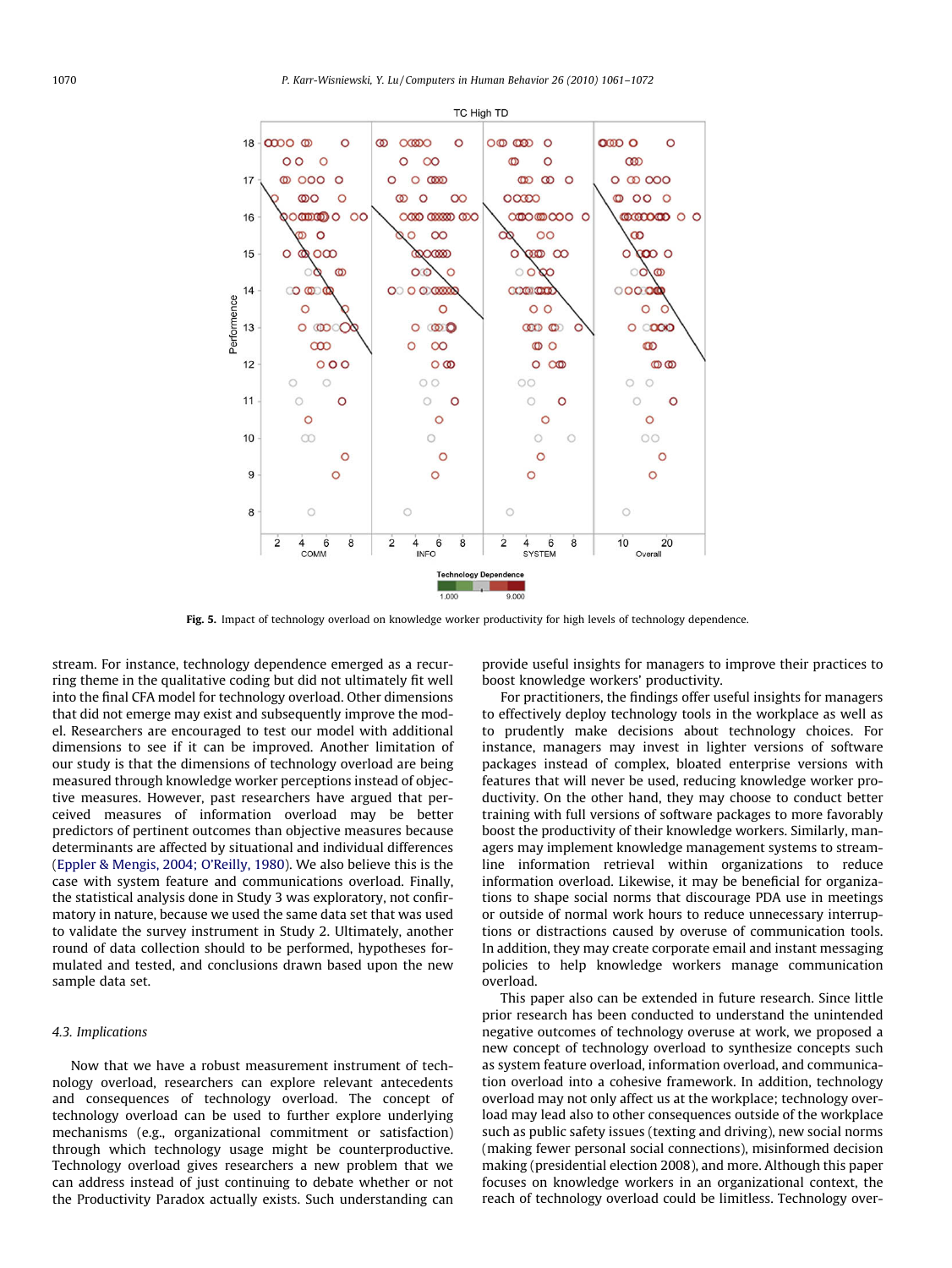<span id="page-10-0"></span>load can potentially affect us at school, in our communities, and in our homes.

## 4.4. Future research

We plan to create a complete framework of technology overload that incorporates solutions to the different types of technology overload and finds accurate ways to measure impacts of information technology use on knowledge worker productivity. We have also started exploratory research that already strongly suggests a significant gender difference between how male and female knowledge workers are impacted by technology overload. Our findings have consistently shown that women have a stronger, more negative impact of technology overload on their overall productivity. If this is truly the case, researchers may be able to find ways to address this issue to better help women cope to highly intensive knowledge working environments that rely heavily on technology.

## 5. Conclusion

There are many viable solutions to technology overload that can mitigate the effects of diminishing returns of technology use on knowledge worker productivity. For instance, Internet developers have tried to combat information overload through infomediaries, search engines, and Really Simple Syndication (RSS) feeds (Berghel, 1997; Ho, 2001). These approaches attempt to summarize pertinent information for users so that information can be manageable. Some argue this has been a help while others believe it is a hindrance. As noted earlier, software customization through simplification can increase end user productivity and reducing system feature overload. Personalization may also be a successful approach to reducing system feature overload, information overload, and communication overload. Previous studies have found that web personalization agents effectively increase end user decision making ([Tam & Ho, 2006](#page-11-0)). The popularity of portals and dashboards can also be leveraged to decrease knowledge worker technology overload and maximize their productivity. Once the problem of technology overload has been adequately identified and the solutions to the various types of technology overload have been synthesized, the next goal would be to design empirical studies to test the effects of each type of technology overload and the interactions between each type of technology overload on knowledge worker productivity. The ultimate research goal would be to find strategies to arrive at without surpassing the optimal level of information technology usage to maximize knowledge worker productivity.

## Appendix A

## Survey instrument

Information overload (Cronbach's  $\alpha$  = 0.72)

- 1. I am often distracted by the excessive amount of information available to me for business decision making.
- 2. I find that I am overwhelmed by the amount of information I have to process on a daily basis.
- 3. Usually, my problem is with too much information to synthesize instead of not having enough information to make decisions.

## System feature overload (Cronbach's  $\alpha$  = 0.78)

1. I am often distracted by software features that are included in applications I use for my job but are not necessary to perform my job duties.

- 2. I am often less productive because of poor user interface design in software programs I use to support my daily business activities.
- 3. I find that most software packages I use at work handle too many tasks poorly instead of too few tasks very well.
- 4. Many software applications I use at work tend to try to be too helpful which makes performing my job even harder.
- 5. The software packages I use for work are often more complex than the tasks I have to complete using these packages.

## Communication overload (Cronbach's  $\alpha$  = 0.73)

- 1. I feel that in a less connected environment, my attention would be less divided allowing me to be more productive.
- 2. I often find myself overwhelmed because technology has allowed too many other people to have access to my time.
- 3. I waste a lot of my time responding to emails and voicemails that are business-related but not directly related to what I need to get done.
- 4. The availability of electronic communication has created more of an interruption than it has improved communications.

## Technology dependence (Cronbach's  $\alpha$  = 0.75)

- 1. When I do not have access to the information technology tools I use to support my job activities, this prevents me from being productive.
- 2. Much of the business process involved in doing my job is embedded in the systems I use. Therefore, performing my responsibilities without these tools would be very difficult.
- 3. I rely on technology to the point that if the system is functioning slowly or unavailable, it directly affects my job performance.
- 4. Information technology problems such as software crashes, hardware failures, and slow network performance interrupt me from getting my job done.

Technology-based performance (Cronbach's  $\alpha$  = 0.93)

- 1. Overall, I feel that information systems technology has efficiently enhanced my job productivity.
- 2. Overall, I feel that information systems technology has effectively enhanced my job productivity.

Personal performance (Cronbach's  $\alpha$  = 0.88)

- 1. Overall, I feel I perform my job efficiently.
- 2. Overall, I feel I perform my job effectively.

#### References

- Agosto, D. E. (2002). Bounded rationality and satisficing in young people's webbased decision making. Journal of American Society for Information Science and Technology, 53(1), 16–27.
- Aral, S., Brynjolfsson, E., & Alstyne, M. V. (2006). Information, technology, and information worker productivity: Task-level evidence. In Proceedings of the international conference on information systems (pp. 285–306). Milwaukee, WI.
- Babbie, E. (2004). The practice of social research (10th ed.). Belmont, CA: Wadsworth Publishing Company.
- Berghel, H. (1997). Cyberspace 2000: Dealing with information overload. Communications of the ACM, 40(2), 19–24.
- Brynjolfsson, E., & Yang, S. (1996). Information technology and productivity: A review of the literature. Advances in Computers, 43(1), 179–214.
- Cohen, S. (1980). Afteraffects of stress on human performance and social behavior: A review of research and theory. Psychological Bulletin, 88(1), 82–108.
- Dabbish, L. A., & Kraut, R. E. (2006). Email overload at work: an analysis of factors associated with Email strain. In Proceedings of the 2006 20th anniversary conference on Computer supported cooperative work CSCW '06 Banff (pp. 431– 440). Canada: Alberta.